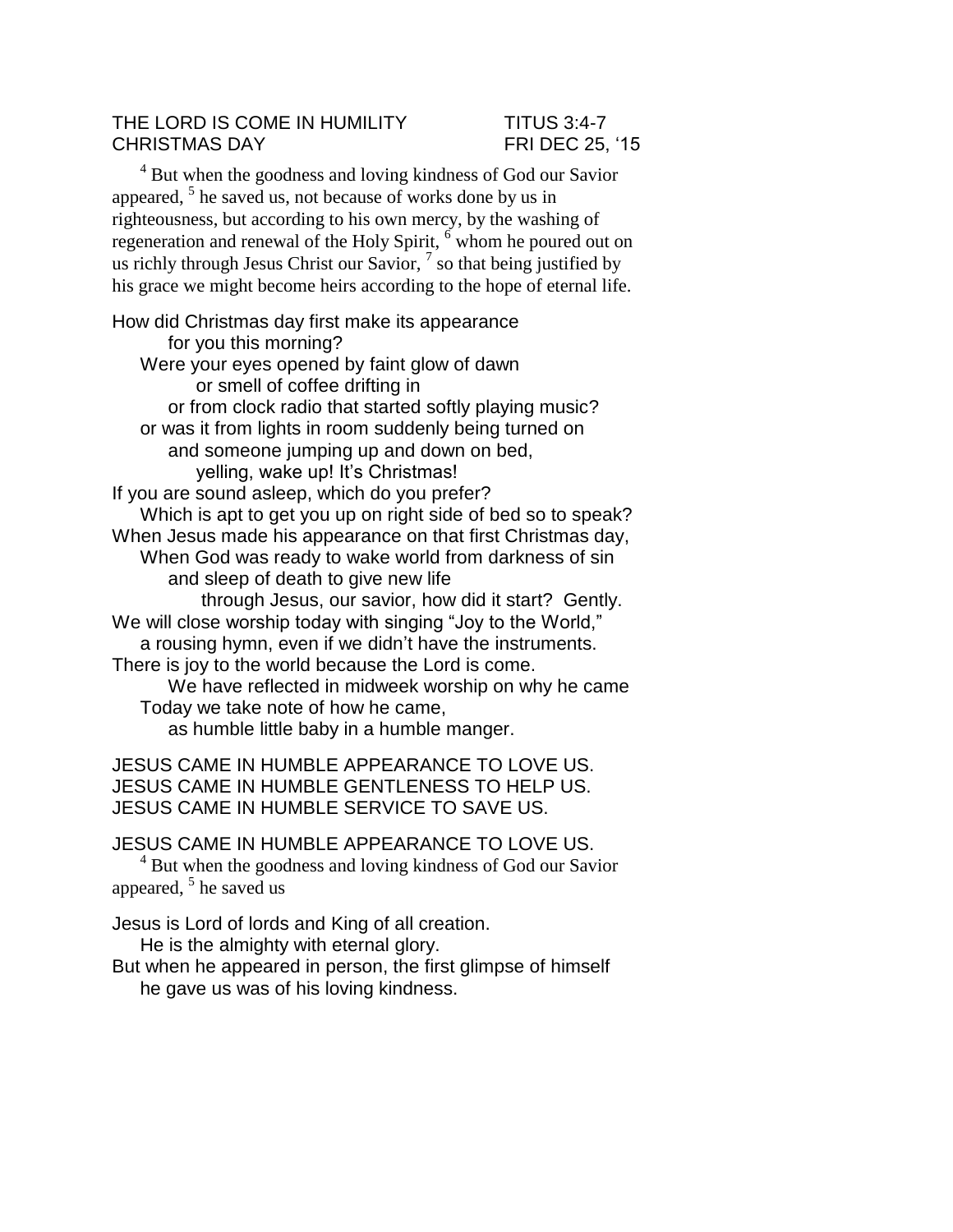Before this, when God made an appearance in visible way to Moses and Israel on Mt. Sinai, it was with blazing fire, billowing smoke, rolling thunder, as he gave precious gift of his ten commandments. But how did the people react? They jumped back and said, "Moses, we are too frightened, you go talk to him and tell us what he says." The next time Jesus comes visibly, on the last day, he will come in glory with all the angels and with a trumpet blast the world will shake to pieces. and the wicked will cry out in fear for the mountains to fall on them to cover them up. When Jesus' birth was announced to the shepherds, it started with just one angel, but still they were terrified. So why does the Lord come in such humble appearance? I think one reason is so that we don't all run away. He wants to reach out to us in love. You know how when you are out in public with cute baby, even total strangers are drawn to come say hi. The humble baby Jesus wants to draw us to himself. God loves us & wants to be with us but ever since Adam's sin mankind has been running and hiding from God because we know our brokenness, guilt and shame and we are afraid God's holy glory will hurt us, which it would if we tried to approach him without humility and repentance, Jesus comes humbly to move us to humility. But it is because of the ruin of sin that…

JESUS CAME IN HUMBLE GENTLENESS TO HELP US.  $5$  he saved us... according to his own mercy, by the washing of regeneration and renewal of the Holy Spirit, <sup>6</sup> whom he poured out on us richly through Jesus Christ our Savior,

When you want to help someone who is injured or hurting, Whether it is an adult just diagnosed with cancer or a little child with a sliver in the finger, you want to be gentle so that they don't just shut down or jerk back and insist, "No! don't touch it." Sin is deadly, it constantly hurts us and hurts those around us yet it is human nature to deny it, hide it, avoid dealing with it

Rather than wanting it to be taken away, we hold on to it.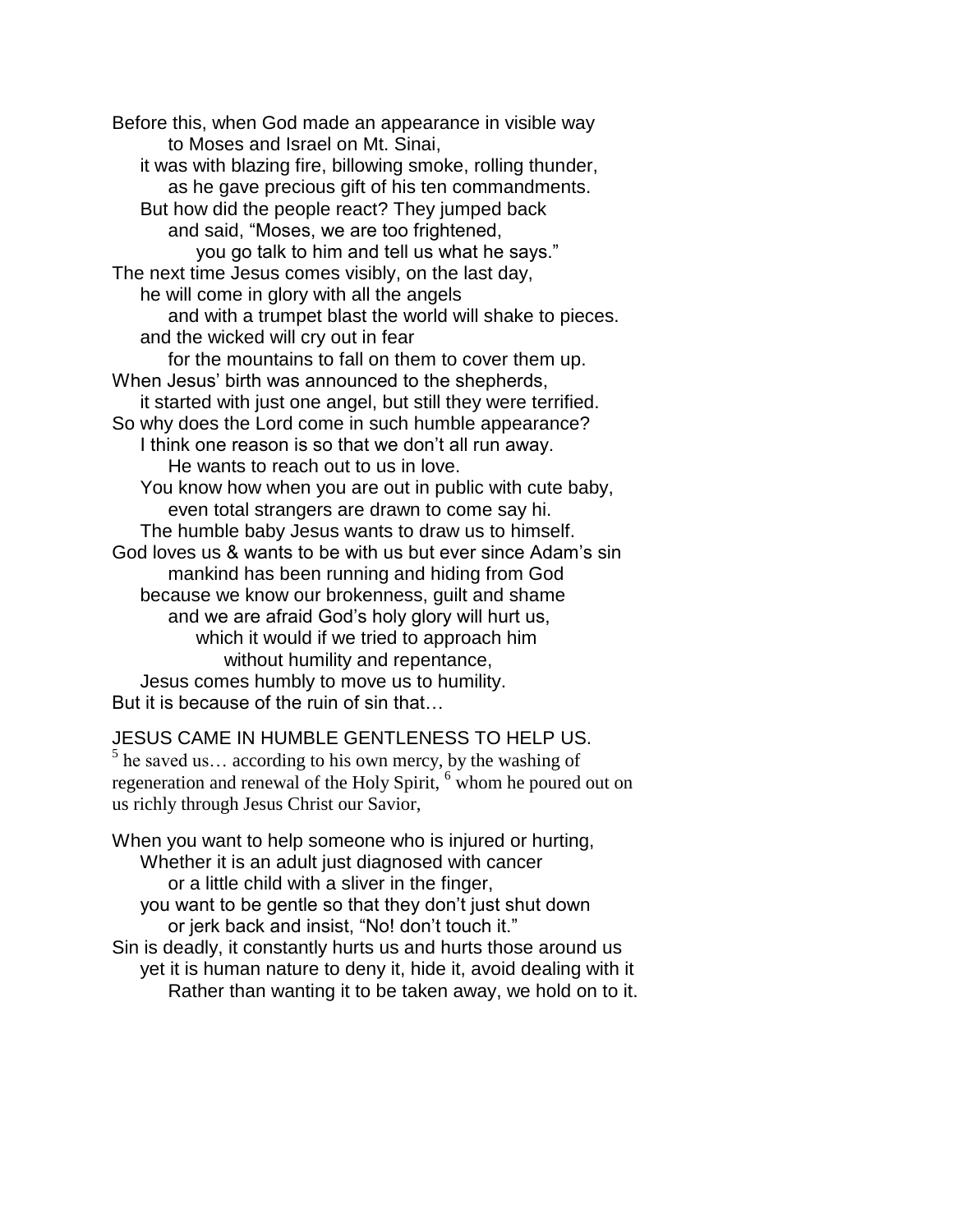I compare it to a child holding onto to sharp knife - by the blade! It needs to be taken away, but it won't do to just grab it away. So, when God mercifully works to help us, to take away our sin, he works in a way that is as careful and gentle Instead of grabbing us barehanded with all his power, he handles us with kid gloves. Instead of irresistibly forcing us to do anything he deliberately works in a way that can be resisted. through what we call the means of grace, the tools he uses to build repentance & faith in us so we receive his grace. Text says through Jesus Holy Spirit was poured out on us richly. This is same Spirit who worked in Mary to conceive Jesus after she said, Let it be to me as God has said. Spirit also works in us to give birth to faith using the Word of God, which is living and powerful but which we are able to resist and refuse to listen to. Jesus, the Word make flesh, works gently but persistently through words of scripture to change our hearts. and by his word of forgiveness removes our sin. You may recognize words of text about washing of regeneration and renewal of the Holy Spirit to be part of Luther's explanation of Holy Baptism. In Baptism God's word is the power that works through washing with water to gently bring even infants to faith and give them new birth. Jesus' own word is the power in Holy Communion which causes bread & wine to also be his body and blood and which uses this to strengthen and preserve our faith by giving us forgiveness of sins Through these humble means: water, bread and wine, the humble and gentle Jesus works with his word to help the hurting and the dying in the way we need. But the power and the mercy come from the fact that

JESUS CAME IN HUMBLE SERVICE TO SAVE US. <sup>5</sup> he saved us, not because of works done by us in righteousness, but according to his own mercy,  $\ldots$ <sup>7</sup> so that being justified by his grace we might become heirs according to the hope of eternal life.

Jesus pours out the Holy Spirit to change our lives but this change in our lives is not what saves us.